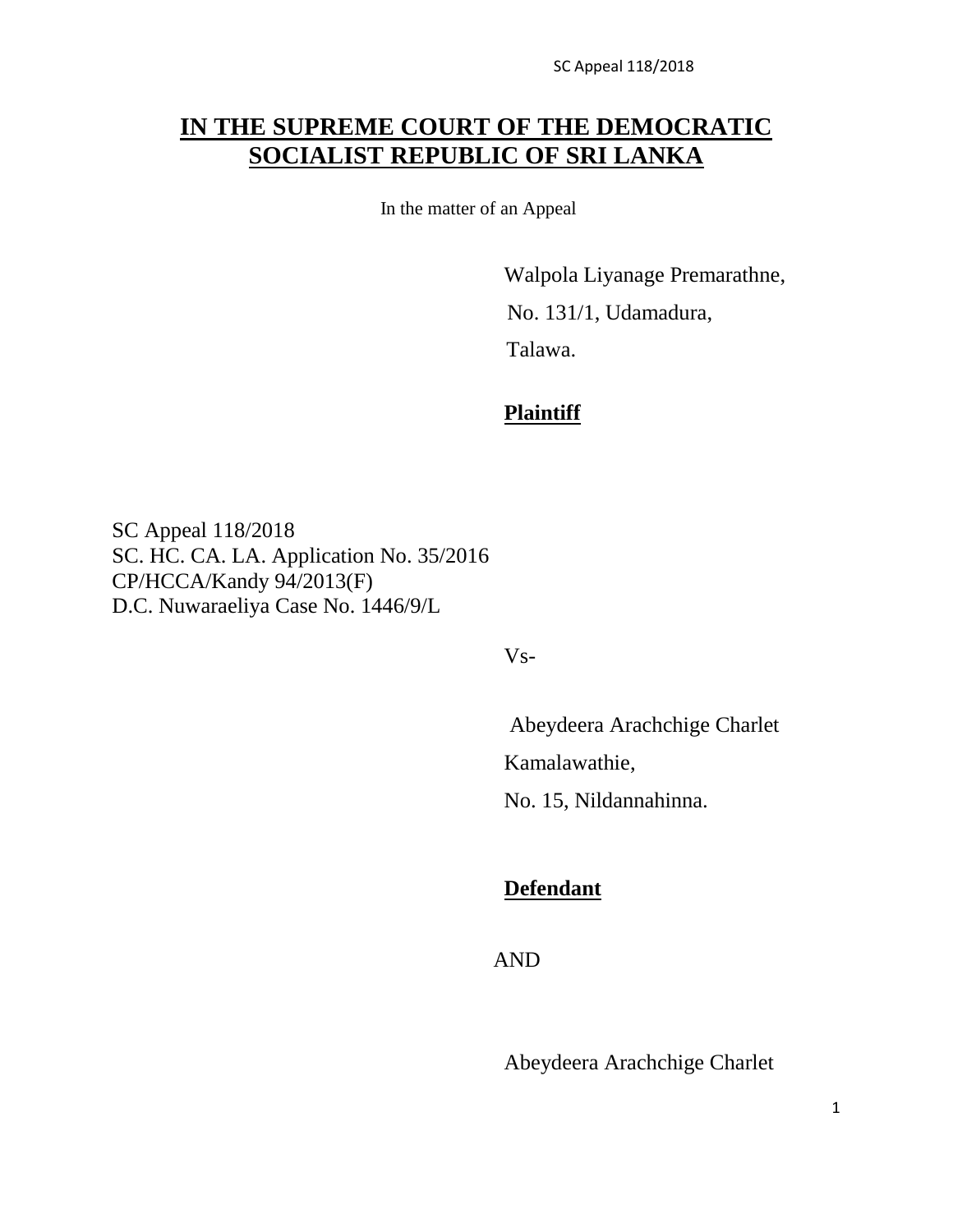Kamalawathie,

No. 15, Nildannahinna.

# **Defendant-Appellant**

Vs

Walpola Liyanage Premarathne, No. 131/1, Udamadura, Talawa. **Plaintiff-Respondent**

#### AND

Abeydeera Arachchige Charlet

Kamalawathie,

No. 15, Nildannahinna.

#### **Defendant-Appellant-Petitioner**

Vs.

Walpola Liyanage Premarathne,

No. 131/1, Udamadura,

Talawa.

# **Plaintiff-Respondent-Respondent**

AND NOW

Abeydeera Arachchige Charlet, Kamalawathie,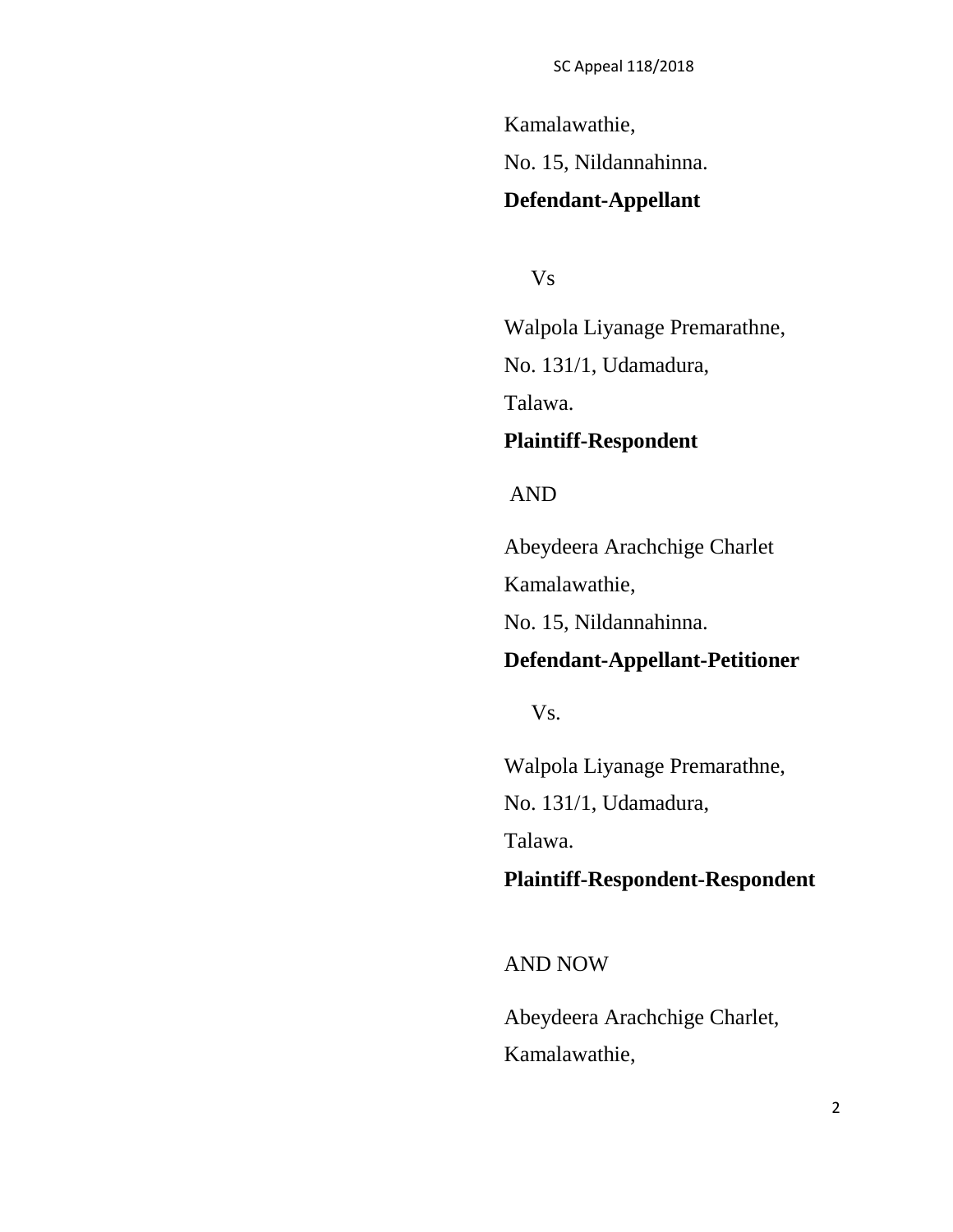No. 15, Nildannahinna.

### **Defendant-Appellant-Appellant**

Vs.

Walpola Liyanage Premarathne, No. 131/1, Udamadura, Talawa. **Plaintiff-Respondent-Respondent (deceased)**

- 1a. M.M.G. Karunawathie
- 1b. W.L. Nandawathie
- 1c. W.L. Rupawathie
- 1d. W.L. Kamalawathie
- 1e. W.L. Ariyawathie
- 1f. W.L. Gunarathne
- 1g. W.L. Thusarika Kumari
- 1h. W.L. Chandra Kumari
- 1i. W.L. Lalitha Kumari
- 1j. W.L. Devika Kumari

All at No. 48, Udamadura, Talawa, Nildannahinna.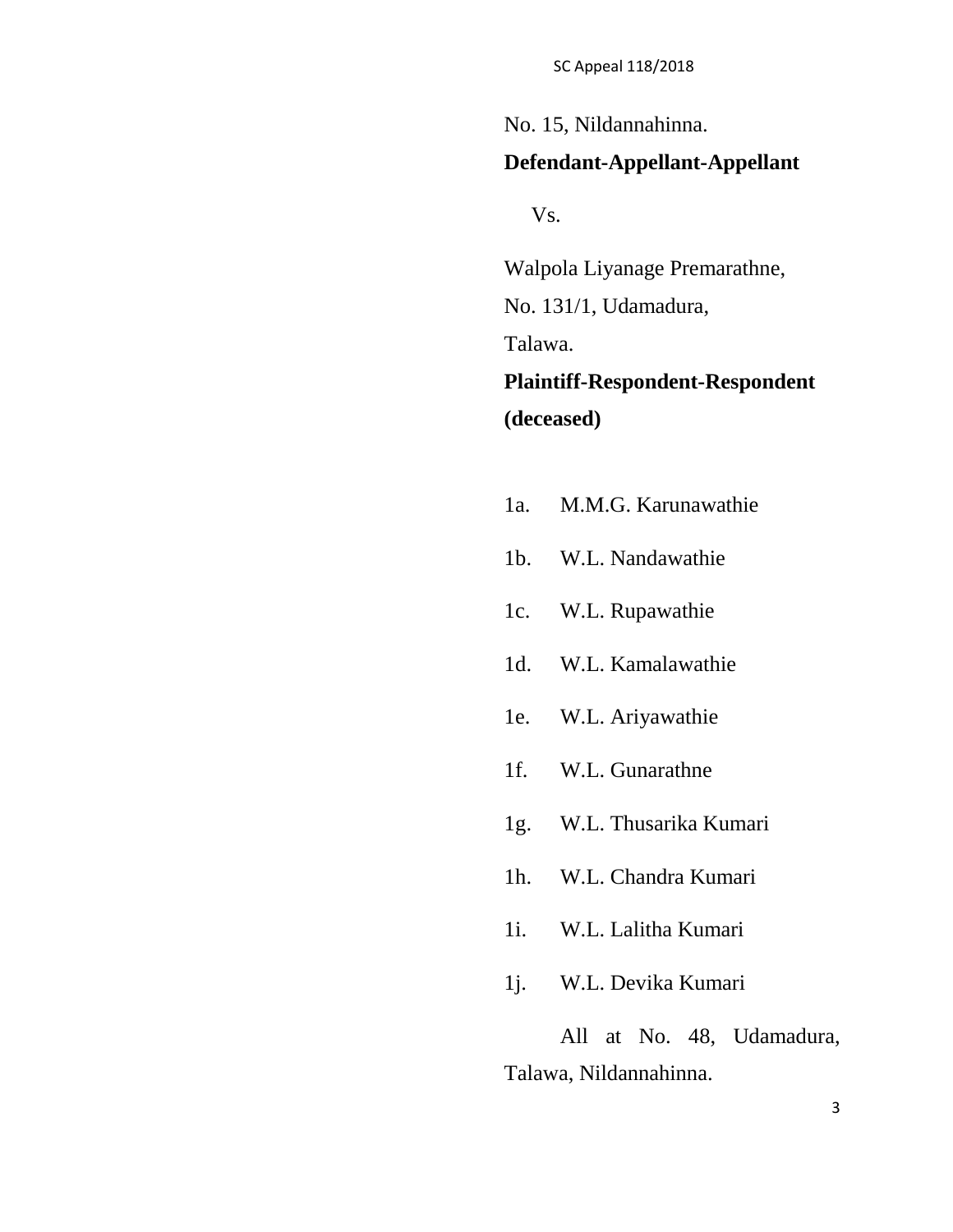# **1(a) to 1(i) Plaintiff-Respondent-**

#### **Respondents**

Before: Sisira. J. de Abrew J Murdu Fernando PC J Gamini Amarasekara J

Counsel: Gamini Hettiarchchi for the Defendant-Appellant-Appellant Bimal Rajapaksha for the substituted Plaintiff-Respondent-Respondent Argued on : 24.9.2020

Decided on: 2.6.2021

Sisira. J. de Abrew, J

The name of the Defendant in the original plaint is Abeydeera Arachchige Charlet Kamalawathie. But in the Petition of Appeal filed in this court it has been typed as Abeydeera Arachchige Violet Kamalawathie. I have, in this judgment, stated the name appearing in the original plaint.

I have read the draft judgment of His Lordship Justice Gamini Amarasekara. I agree with His Lordship when he decided to dismiss the appeal.

This is an appeal against the judgment of the Civil Appellate High Court Kandy dated 14.12.2015. The learned District Judge by her judgment dated 31.10.2013, held the case in favour of the Plaintiff-Respondent-Respondent (hereinafter referred to as the Plaintiff-Respondent). Being aggrieved by the said judgment of the learned District Judge, the Defendant-Appellant-Appellant (hereinafter referred to as the Defendant-Appellant) appealed to the Civil Appellate High Court Kandy. The learned Judges of the Civil Appellate High Court Kandy by their judgment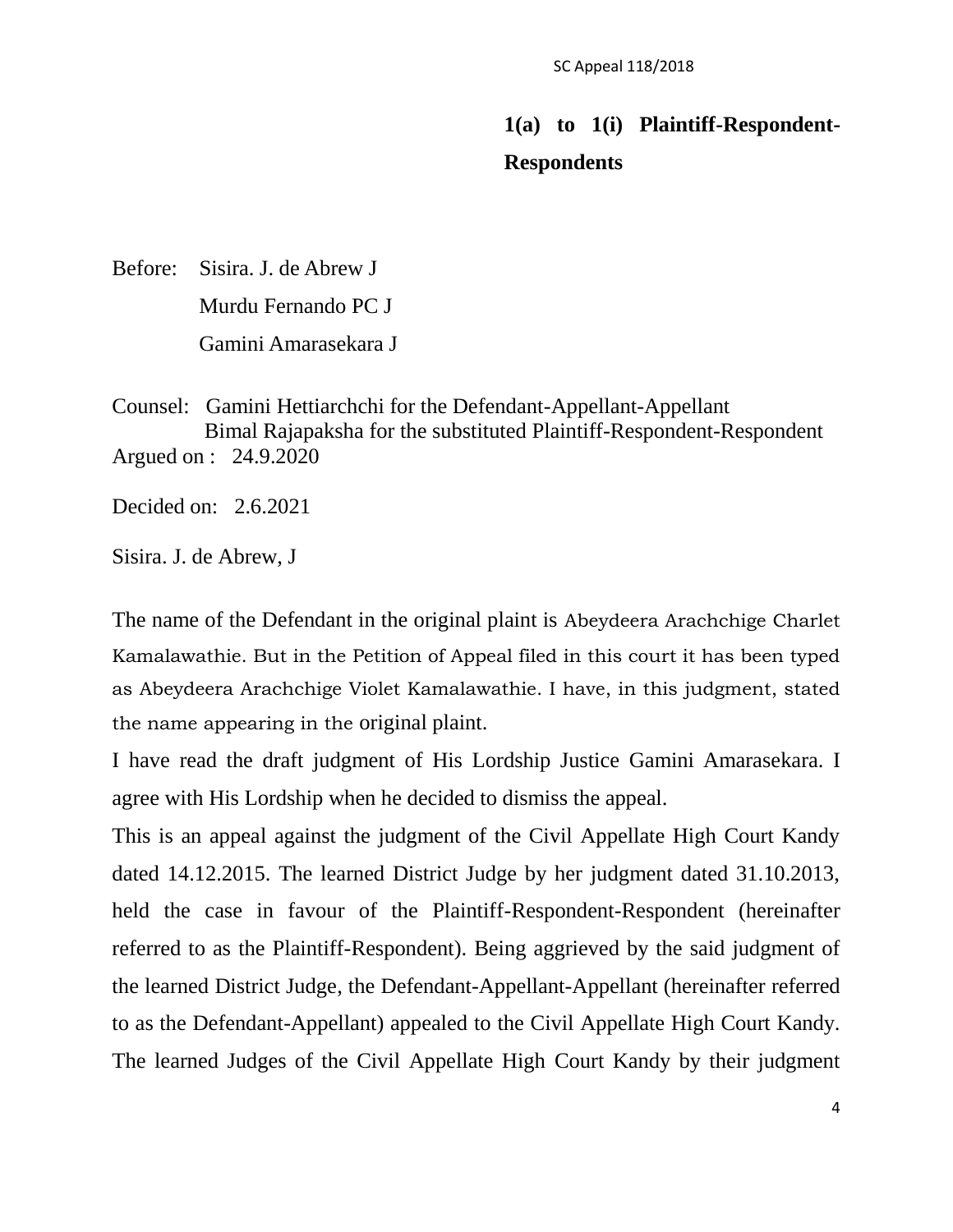dated 14.12.2015, affirmed the said judgment of the learned District Judge. Being aggrieved by the said judgment of the Civil Appellate High Court, the Defendant-Appellant has appealed to this court. This court by its order dated 4.7.2018, granted leave to appeal on the following question of law.

"Whether the learned Judges of the Civil Appellate High Court erred in law by failing to appreciate that the action filed by the Plaintiff is not an action for a declaration of title and without first praying for a declaration of title, the Plaintiff cannot seek for the ejectment of a defendant from the land?"

The facts of this case may be briefly summarized as follows. The Plaintiff-Respondent filed action in the District Court of Nuwara Eliya seeking the ejectment of the Defendant-Appellant from the land in question. The Defendant-Appellant filed answer seeking to dismiss the Plaintiff-Respondent's action; for a declaration that she is the owner of the land in question; and for a declaration that that Deed No.3008 is null and void. The Defendant-Appellant stated in her evidence that she did not sign the Deed No.3008. The Plaintiff-Respondent stated in his evidence that he became the owner of the land in question in terms of Deed No.3008 dated 5.5.2008 attested by Edmond Rajapakshe Notary Public. One of the important questions that must be decided in this case is whether the Deed No.3008 dated 5.5.2008 marked P1 attested by Edmond Rajapakshe Notary Public has been proved or not. The Plaintiff-Respondent stated in his evidence that the Defendant-Appellant signed Deed No.3008 dated 5.5.2008 marked P1 attested by Edmond Rajapakshe Notary Public and transferred the land in question to him. The Defendant-Appellant stated in her evidence that she signed only blank papers but did not sign Deed No.3008 dated 5.5.2008 marked P1. However, she accepts the position that she received a sum of Rs.200,000/- from the Plaintiff-Respondent at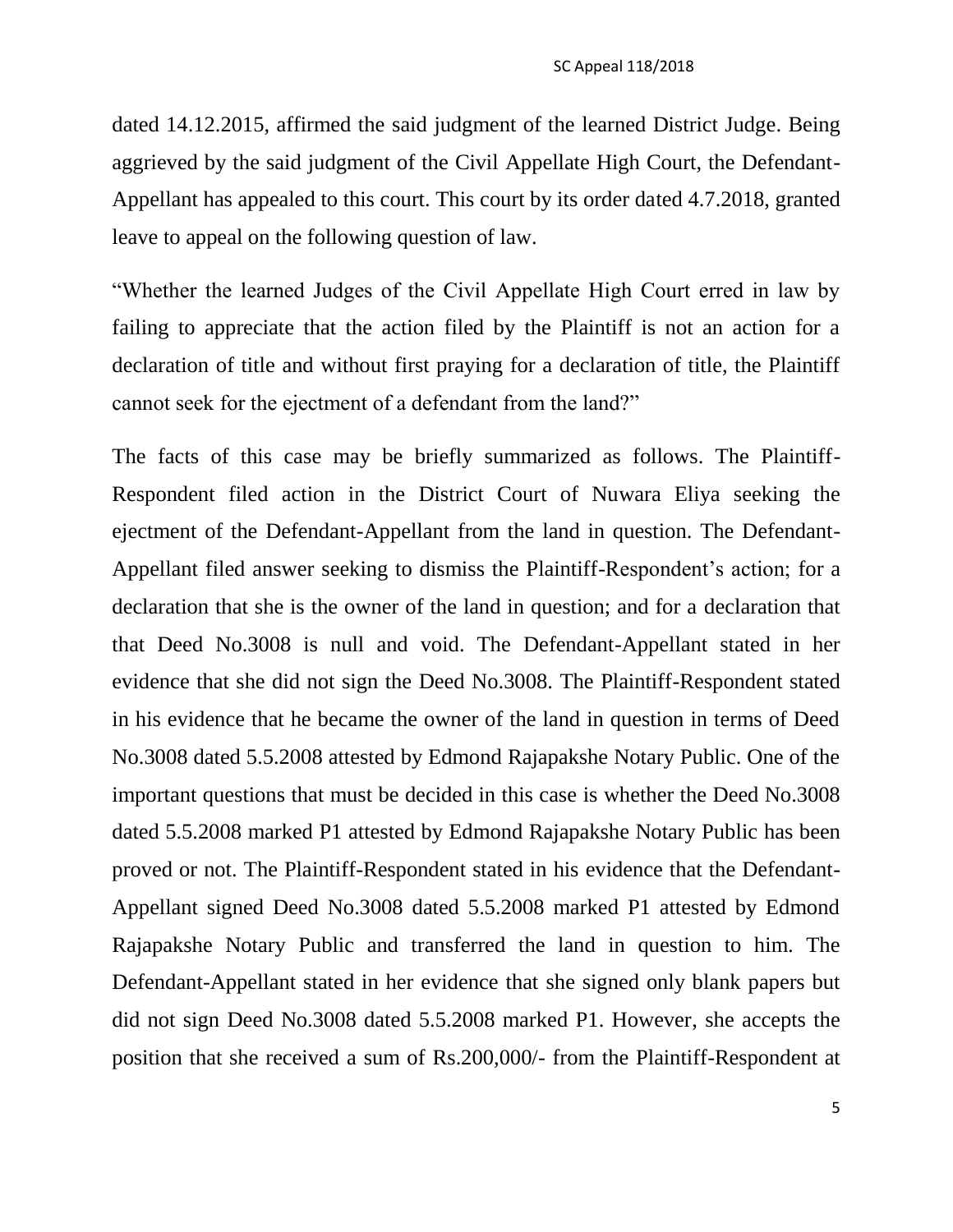the time she placed her signature on blank papers. The learned District Judge has noted that the Deed No.3008 dated 5.5.2008 marked P1 is a printed form and that her signature is also found near printed letters. I have examined the Deed No.3008 dated 5.5.2008 marked P1 and it is a printed form and the words Charlet Abeydheera (written in Sinhala language) have been written in pen near the printed letters of the said Deed. Thus, the learned District Judge was correct when she made the above observation. The Defendant-Appellant has further stated in her evidence that the signature found in her proxy given to her own Attorney-at-law is not her signature but similar to her signature. This proxy was marked as P2. The learned District Judge has noted in her judgment that that words Charlet Abeydheera(written in Sinhala language) are found in the proxy. I have examined the proxy marked P2 and the above mentioned observation made by the learned District Judge, in my view, is correct. The learned District Judge after considering the totality of the evidence has, in her judgment, rejected the evidence of the Defendant-Appellant but relied on the evidence of the Plaintiff-Respondent.

The Plaintiff-Respondent, in his evidence, states that the Defendant-Appellant, two attending witnesses and Edmond Rajapakshe the Notary Public signed the Deed No.3008 dated 5.5.2008 marked P1. One of the attesting witnesses in the Deed No.3008 dated 5.5.2008 marked P1is Wamuni Wasimalay. The Plaintiff-Respondent called Wamuni Wasimalay. He, in his evidence, confirmed the signatures found in the Deed No.3008 dated 5.5.2008 marked P1 and identified his signature and the signatures of Charlet Abeydheera (the executant of the Deed), Irsha one of the attesting witnesses and Edmond Rajapakshe the Notary Public. He further stated in his evidence that he knew the Defendant-Appellant for the last 25 to 30 years. Edmond Rajapakshe the Notary Public who attested the Deed No.3008 dated 5.5.2008 marked P1 in his attestation has stated that he knew the two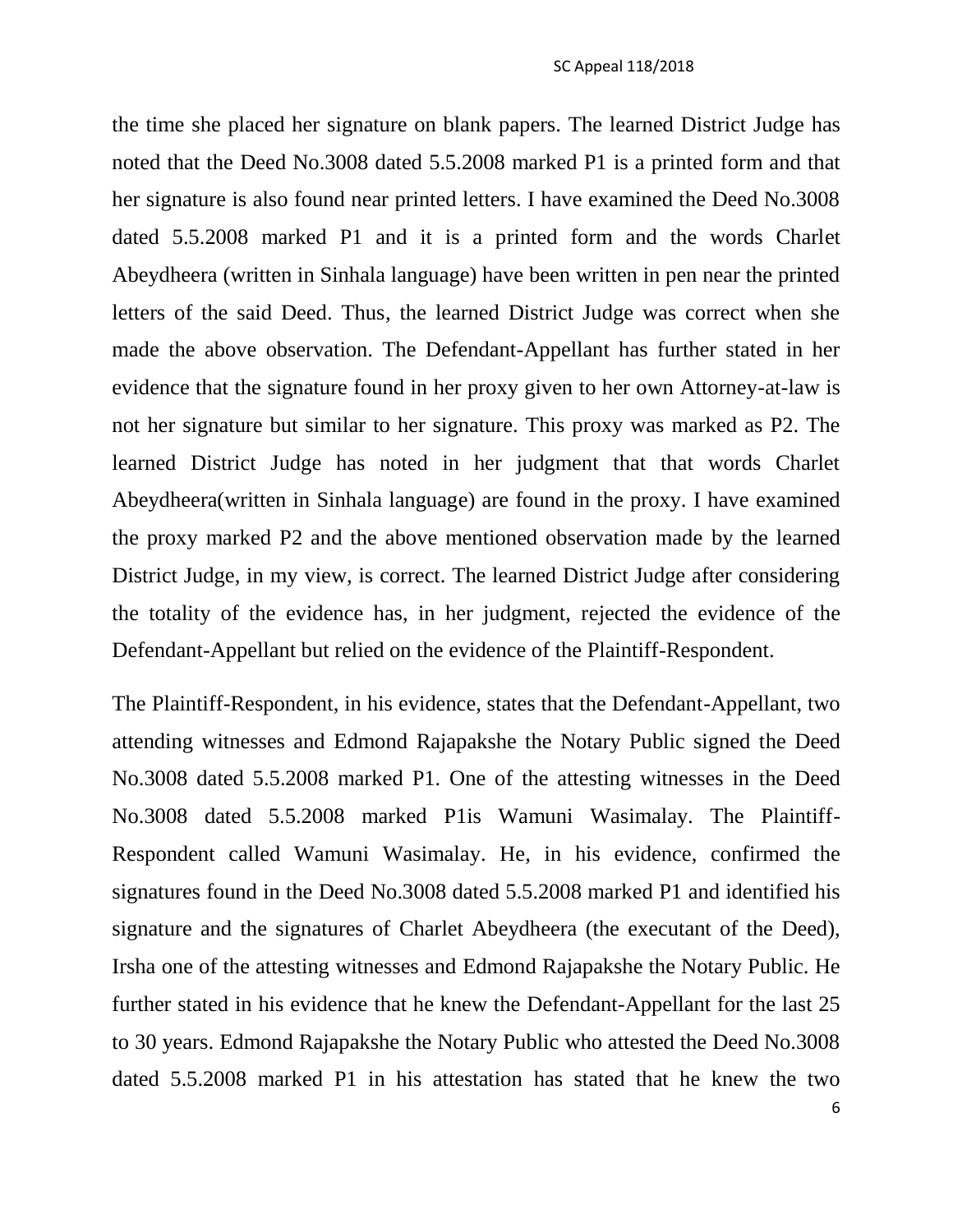attesting witnesses and they (the two attesting witnesses) knew Charlet Abeydheera, the executant of the Deed.

Section 68 of the Evidence Ordinance reads as follows.

*"If a document is required by law to be attested, it shall not be used as evidence until one attesting witness at least has been called for the purpose of proving its execution, if there be an attesting witness alive, and subject to the process of the court and capable of giving evidence."*

When I consider the above evidence and Section 68 of the Evidence Ordinance, I hold that the Deed No.3008 dated 5.5.2008 marked P1 has been proved in accordance with Section 68 of the Evidence Ordinance and that the learned District Judge was correct when she accepted the said Deed.

When I consider all the aforementioned matters, I hold that the title to the property in question has been proved and that the Plaintiff-Respondent has proved that he is the owner of the property in question.

The next question that must be considered is whether the Plaintiff-Respondent in this case could seek the ejectment of the Defendant-Appellant without a specific prayer for a declaration of title. I now advert to this question. In order to find an answer to this question it is necessary to consider certain judicial decisions. In the case of Jayasinghe Vs Tikiri Banda [1988] 2 CALR 24 Viknaraja J held that where title to the property has been proved, as in this case the fact that one had failed to ask for a declaration of title to the property will not prevent one from claiming the relief of ejectment.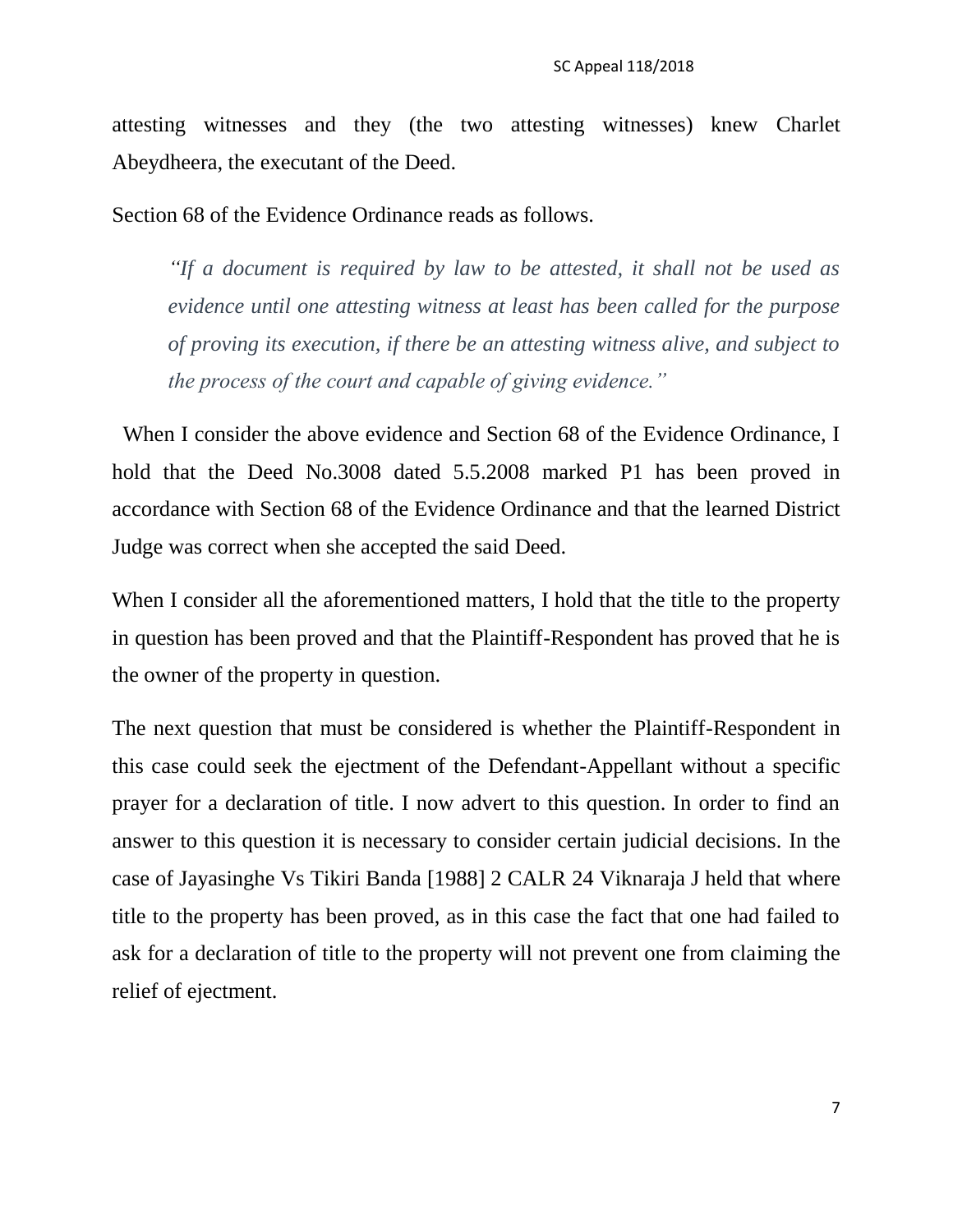In Dharmasiri Vs Wickramatunga [2002] 2 SLR 218 Weerasuriya J held that even though the plaintiff has not asked for a declaration of title it does not prevent him from seeking the relief for ejectment.

In the case of Pathirana Vs Jayasundara 58 NLR169 at page 172 Gratiaen J held as follows.

 *"In a rei vindicatio action proper the owner of immovable property is entitled, on proof of his title, to a decree in his favour for the recovery of the property and for the ejectment of the person in wrongful occupation."*

In an action of this nature (Plaintiff seeks the ejectment of the Defendant without a specific prayer for a declaration of title), if it is established that the Plaintiff is the owner of the property in question, it becomes the duty of the Judge to declare that the Plaintiff is the owner of the property in question. This duty of the Judge cannot be obstructed by action or non-action of the parties. Thus, the failure on the part of the Plaintiff to state a prayer in the plaint for a declaration of title to the property in question does not and cannot prevent the Judge from declaring that the Plaintiff is the owner of the property in question when the Plaintiff"s title to the property in question has been established at the trial. If the court fails to follow the above observation, then the Plaintiff will have to file another action for a declaration of title. If that is so, the principle enunciated by Sansoni CJ in the case of H.A.M. Cassim Vs Government Agent Batticaloa in 69 NLR 403 that "there must be finality in litigation" would be violated. Considering the above observation and the legal literature, I hold that in an action for ejectment of the defendant from the property in question, once the plaintiff"s title is proved, he (the plaintiff) is entitled to ask for ejectment of the defendant from the property in question even though there is no prayer in the plaint for a declaration of title.